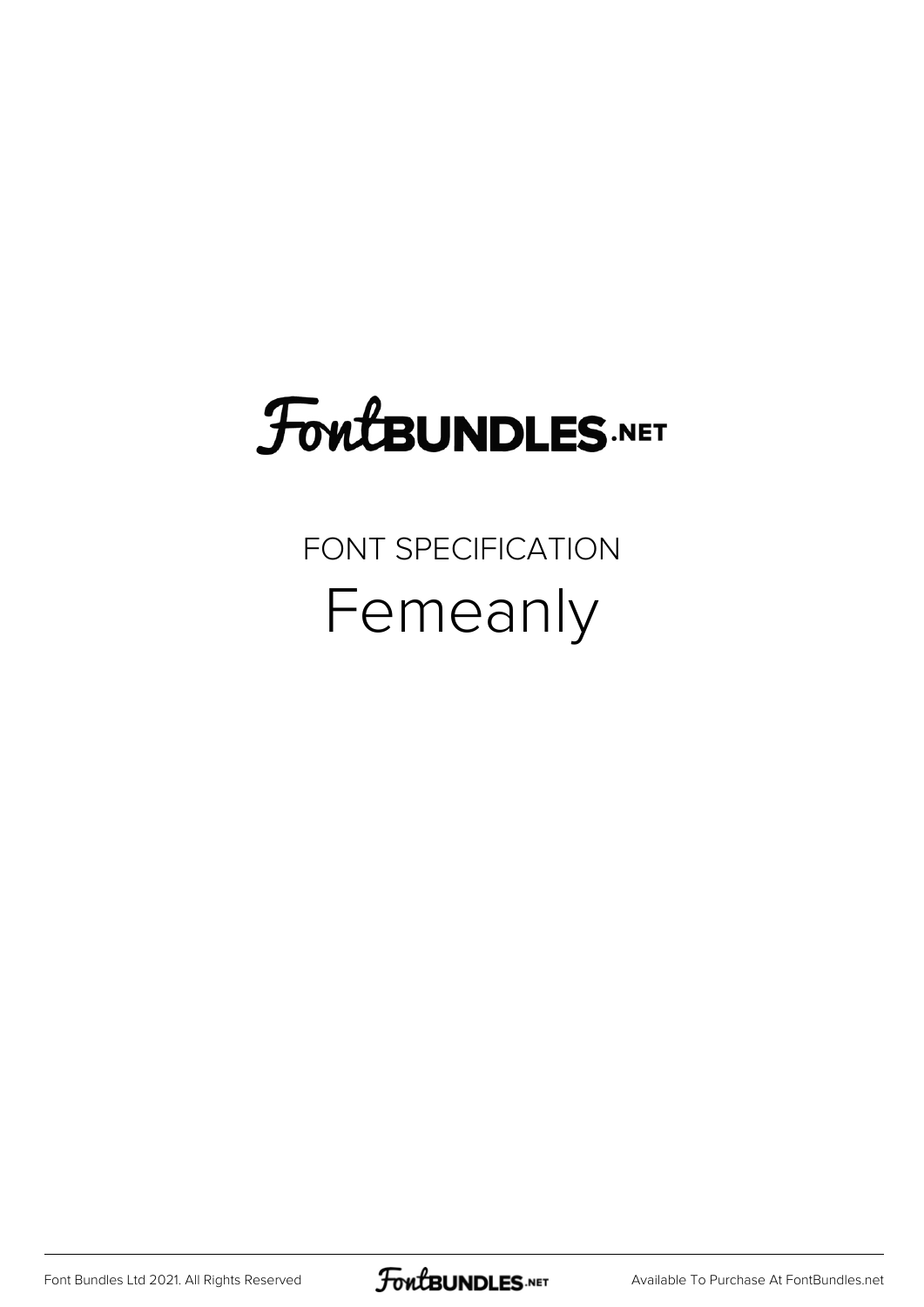## Femeanly - Regular

**Uppercase Characters** 



Lowercase Characters

abcdefghijklmnopgryTurvxyz

Numbers

0123456789

**Punctuation and Symbols** 

 $\#$   $\circledcirc$   $\circledcirc$   $\circ$   $\circ$  $\therefore$   $\therefore$   $\therefore$   $\therefore$   $\therefore$   $\therefore$   $\therefore$   $\therefore$   $\therefore$   $\therefore$   $\therefore$   $\therefore$   $\therefore$   $\therefore$   $\therefore$   $\therefore$   $\therefore$   $\therefore$   $\therefore$   $\therefore$   $\therefore$   $\therefore$   $\therefore$   $\therefore$   $\therefore$   $\therefore$   $\therefore$   $\therefore$   $\therefore$   $\therefore$   $\therefore$   $\therefore$   $\therefore$   $\therefore$   $\therefore$   $\therefore$   $\therefore$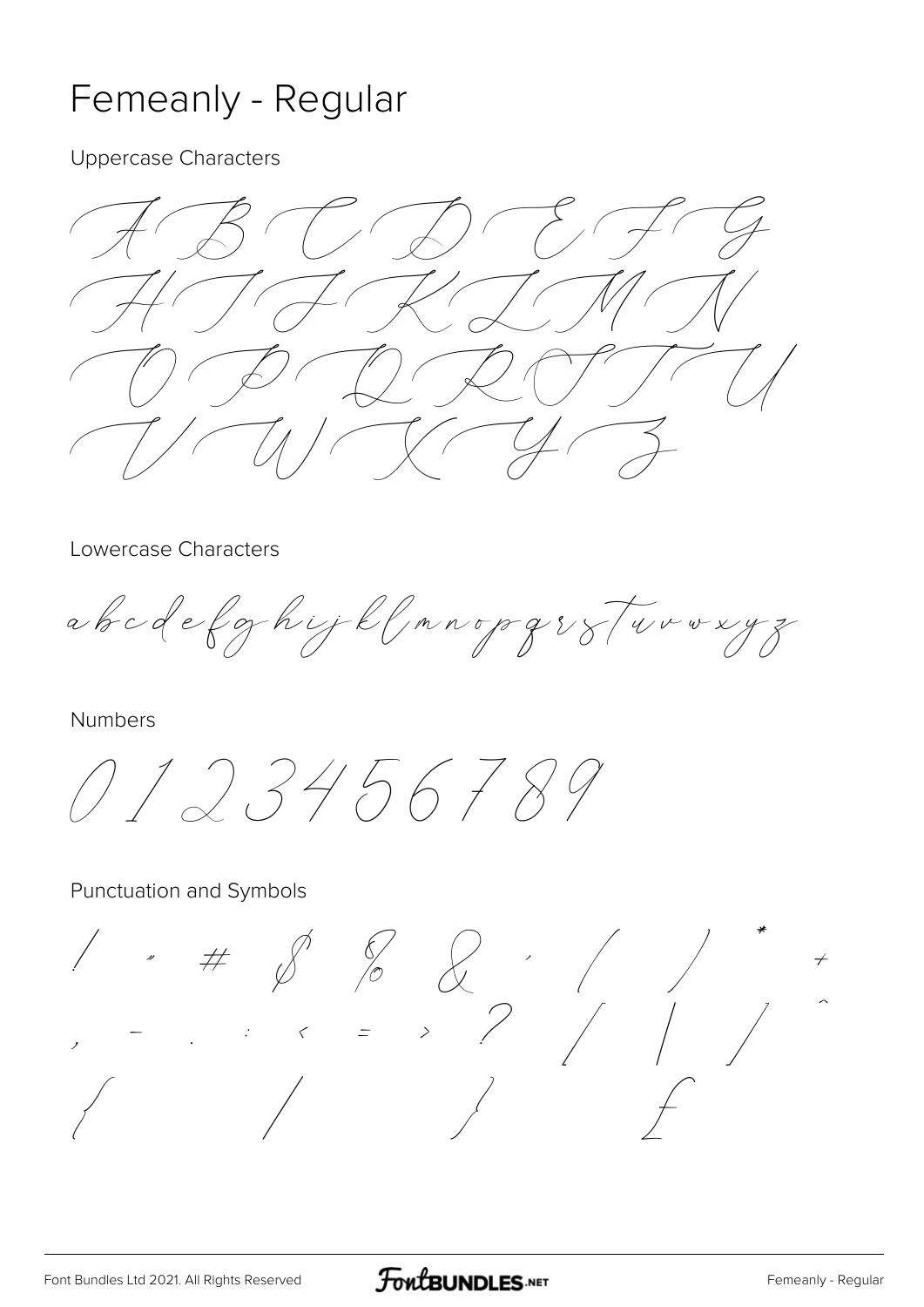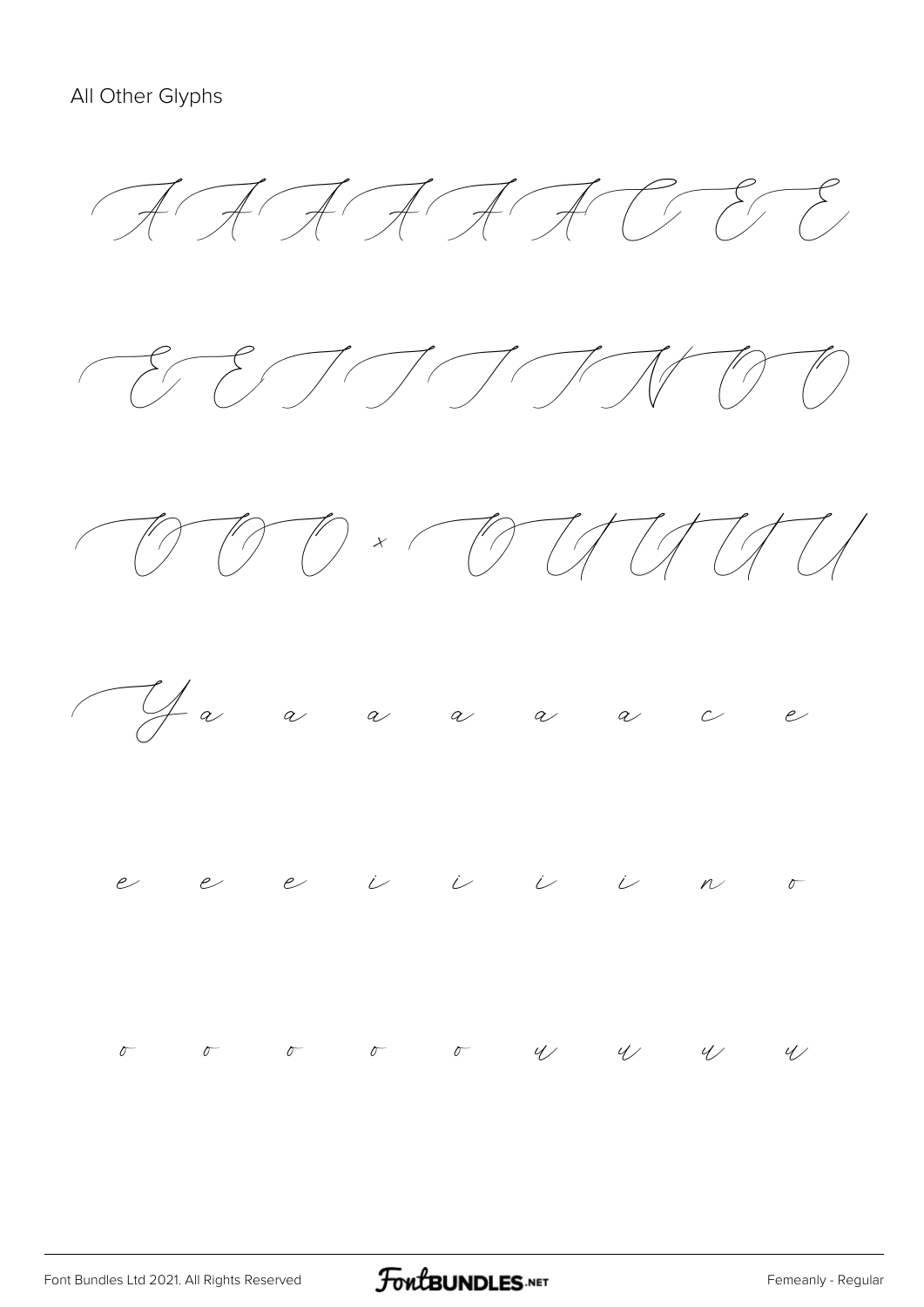

**FoutBUNDLES**.NET